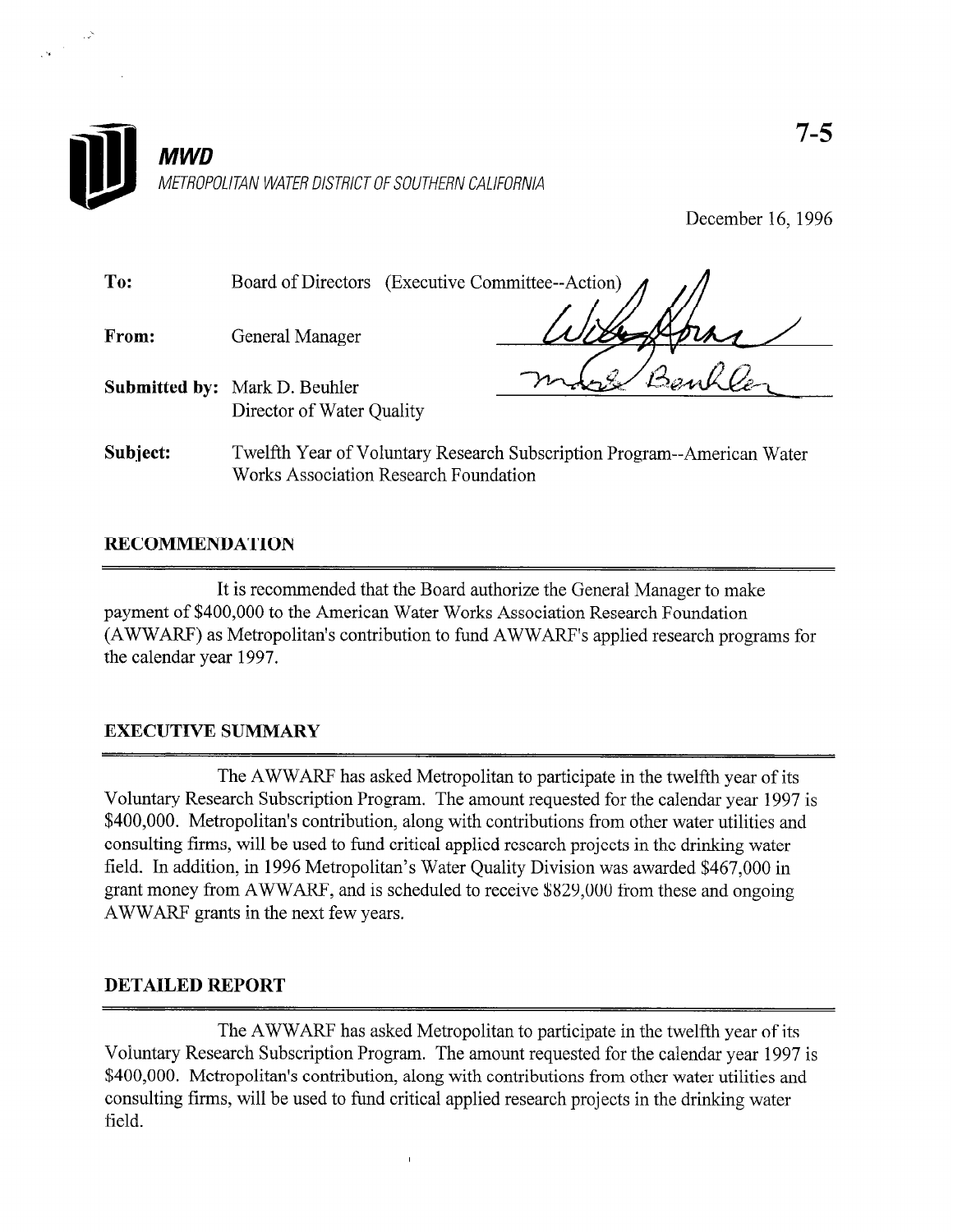The AWWARF is a non-profit corporation which was established in 1967 to promote, coordinate, and finance applied research in the operation and management of public water supply systems. Currently, AWWARF has 820 utility subscribers, 49 consulting firm subscribers, and 15 manufacturers.

Applied research topics funded by AWWARF address key problems identified by the water industry and provide essential information for impacting the development of drinking water regulations. Reports on these studies are disseminated to all subscribers on a regular basis.

Metropolitan and its member agencies have benefited from AWWARF's program in a number of areas, including the Information Collection Rule; the Disinfectants/Disinfection By-Products (D/DBP) Rule; the Enhanced Surface Water Treatment Rule; taste and odor control strategies; and detection and treatment of microbial pathogens. Specifically, AWWARF has funded \$1,406,070 on arsenic research, \$59,307,664 on microbials and disinfection by-products, and \$21,896,912 on *Cryptosporidium*, which are critical to Metropolitan and member agencies.

This past year Metropolitan successfully competed for grants and is scheduled to receive \$829,000 in arsenic, DBP, taste and odor, and ozone/PEROXONE research over the next few years (see attachment).

Utility contributions are based on \$1.70 per million gallons delivered per year, with credits given for water purchased from subscribing wholesalers and water sold wholesale. Therefore, Metropolitan covers part of the funding of AWWARF for the 22 Member Agencies that are AWWARF's utility subscribers. Metropolitan contributed \$375,000 for the calendar year 1996.

Adequate funds for one-half of the proposed \$400,000 contribution have been budgeted for fiscal year (FY) 1996/97 because payments must be made on a calendar year basis. If this recommendation is approved by your Board, the other half of the proposed \$400,000 contribution would be included in the FY 1997/98 budget. The proposed contribution is categorically exempt from the California Environmental Quality Act because it involves only feasibility and planning studies.

JSS/RLW/mi

Attachment

a:\brdltr\awwarf96,doc